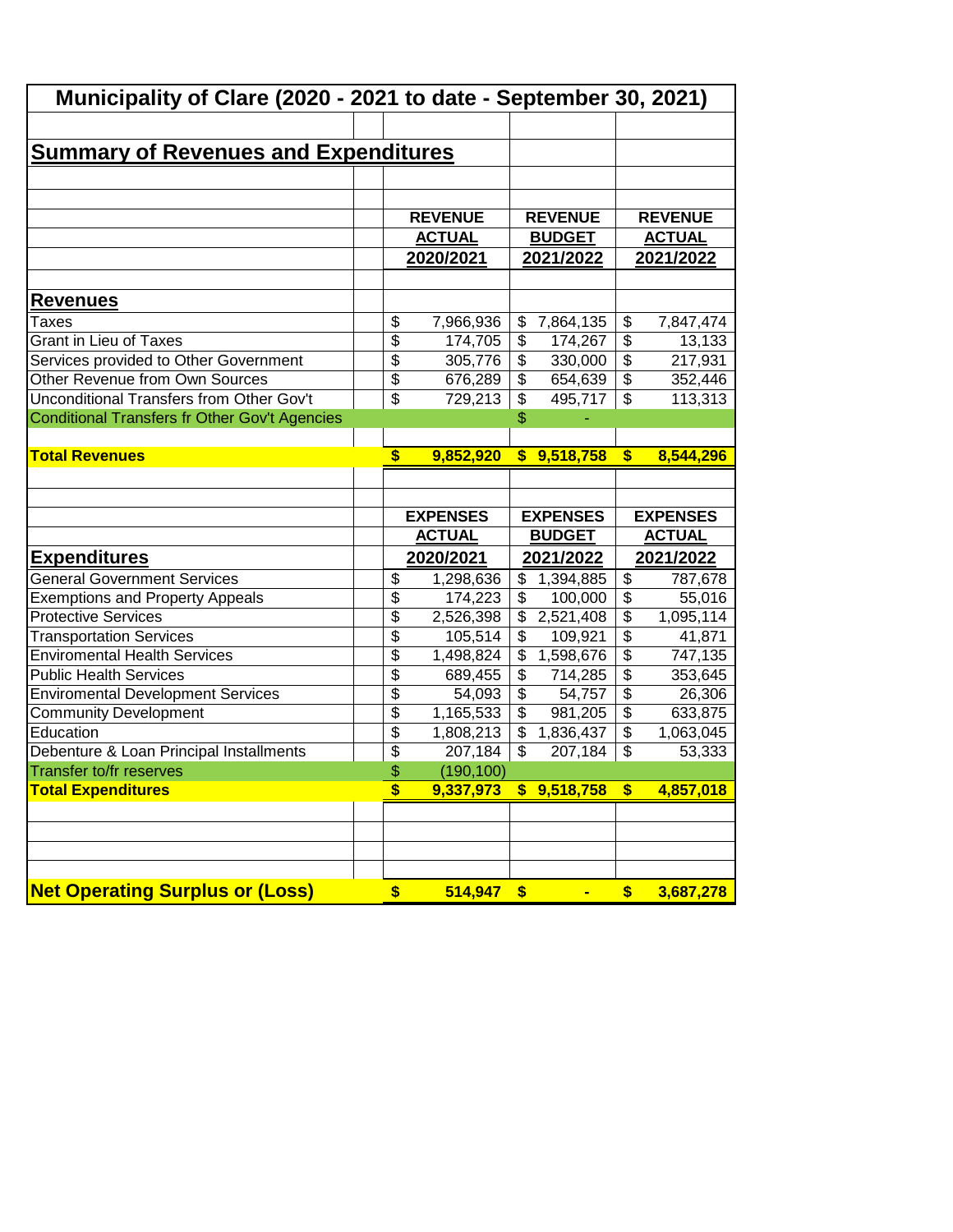|                 | Municipality of Clare (2020 - 2021 to date - September 30, 2021) |                 |           |                 |                           |               |
|-----------------|------------------------------------------------------------------|-----------------|-----------|-----------------|---------------------------|---------------|
|                 |                                                                  |                 |           |                 |                           | Page 2        |
|                 |                                                                  |                 |           |                 |                           |               |
| <b>Revenues</b> |                                                                  |                 |           | <b>REVENUE</b>  |                           |               |
|                 |                                                                  | <b>ACTUAL</b>   |           | <b>BUDGET</b>   |                           | <b>ACTUAL</b> |
| <u>Acc #</u>    |                                                                  | 2020/2021       |           | 2021/2022       |                           | 2021/2022     |
|                 | <b>Taxes</b>                                                     |                 |           |                 |                           |               |
| 11100           | <b>Assessable Property</b>                                       |                 |           |                 |                           |               |
| 11110           | <b>Residential Tax</b>                                           |                 | 5,020,669 | 5,108,088       | \$                        | 5,108,088     |
| 11120           | <b>Commercial Tax</b>                                            |                 | 1,413,264 | 1,277,113       | \$                        | 1,277,113     |
| 11151           | Resource Tax                                                     |                 | 431,107   | 423,481         | \$                        | 423,481       |
| 11153           | Forest Property taxes (-50,000 acres @ .25)                      | \$              | 24,991    | 24,966          | \$                        | 24,966        |
| 11154           | Forest Property taxes (+50,000 acres @ .40)                      | $\overline{\$}$ | 8,248     | 8,248           | $\overline{\mathcal{E}}$  | 8,248         |
| 11182           | Area Rate Collected for Fire Depts (5¢ uniform rate)             |                 | 296,244   | 296,789         | \$                        | 296,789       |
| 11182           | Area Rate Collected for Fire Truck (6¢ uniform rate)             |                 | 355,490   | 356,147         | \$                        | 355,333       |
| 11290           | Area Rates - Street Lights                                       |                 | 23,379    | 26,609          | \$                        | 26,609        |
| 11185           | Private Road Maintenance (By-Law 34)                             | \$              | 4,600     | 4,400           | \$                        | 4,400         |
|                 | <b>Sub-Total</b>                                                 |                 | 7,577,992 | 7,525,841<br>\$ | \$                        | 7,525,027     |
|                 |                                                                  |                 |           |                 |                           |               |
| 11400           | <b>Business Property</b>                                         |                 |           |                 |                           |               |
| 11420           | Based on Revenue - Aliant                                        |                 | 27,745    | 25,000          | \$                        | 25,906        |
| 12430           | NS Power Inc. (Grant in lieu of taxes)                           |                 | 5,029     | 5,029           | $\overline{\mathbf{e}}$   | 4,889         |
| 11431           | NSFM - Nova Scotia Power (HST Rebate)                            |                 | 23,353    | 6,000           | $\overline{\$}$           | 15,576        |
|                 | <b>Sub-Total</b>                                                 |                 | 56,127    | 36,029          | \$                        | 46,371        |
|                 |                                                                  |                 |           |                 |                           |               |
| 11900           | <b>Other Taxes</b>                                               |                 |           |                 |                           |               |
| 11910           | Deed Transfer Tax                                                | \$              | 155,268   | 125,000         | \$                        | 98,811        |
| 11920           | Change of Use Tax                                                | \$              | 139       |                 |                           |               |
|                 | <b>Sewer Services Charges</b>                                    |                 |           |                 |                           |               |
| 11184           | Church Point - Sewer Services (236Ux\$200)                       |                 | 46,800    | 48,600          | \$                        | 48,600        |
| 11210           | Meteghan/Mriver/MCentre - Sewer Serv (510Ux\$200)                |                 | 101,400   | 109,200         | $\overline{\mathbf{e}}$   | 109,200       |
| 11214           | Church Point - Sewer Frontage                                    |                 | 5,352     | 1,261           | \$                        | 1,261         |
| 11215           | Belliveau Cove - Frontage                                        |                 |           |                 |                           |               |
| 11216           | Meteghan River/Centre Ext - Frontage Charges (residentia         |                 | 10,459    | 3,004           | $\boldsymbol{\mathsf{S}}$ | 3,004         |
| 11211           | Belliveau Cove - Sewer Services (67Ux\$200)                      |                 | 13,400    | 15,200          | $\boldsymbol{\mathsf{S}}$ | 15,200        |
|                 | <b>Sub-Total</b>                                                 |                 | 332,818   | 302,265         | \$                        | 276,076       |
|                 |                                                                  |                 | 7,966,936 | 7,864,135       | \$                        | 7,847,474     |
|                 |                                                                  |                 |           |                 |                           |               |
|                 | <b>Grants in Lieu of Taxes</b>                                   |                 |           |                 |                           |               |
| 12100           | <b>Federal Government</b>                                        | \$              | 20,461    | 19,414          |                           |               |
| 12100           | <b>Federal Government Agencies</b>                               |                 |           |                 |                           |               |
| 12300           | <b>Provincial Government</b>                                     |                 |           |                 |                           |               |
|                 | Prov. Properties/Resource Farm/Supporting Inst.                  |                 | 135,563   | 135,553         | \$                        | 13,133        |
| 11940           | Fire Protection Grant (Schools)                                  |                 | 6,780     | 6,780           |                           |               |
|                 |                                                                  |                 |           |                 |                           |               |
|                 | <b>Provincial Government Agencies</b>                            |                 |           |                 |                           |               |
| 11930           | NS Liquor Corporation Tax                                        |                 | 8,597     | 9,220           |                           |               |
| 11950           | <b>Civic Addressing Grant</b>                                    |                 | 3,304     | 3,300           |                           |               |
|                 | <b>TOTAL GRANTS IN LIEU OF TAXES</b>                             |                 | 174,705   | 174,267         | \$                        | 13,133        |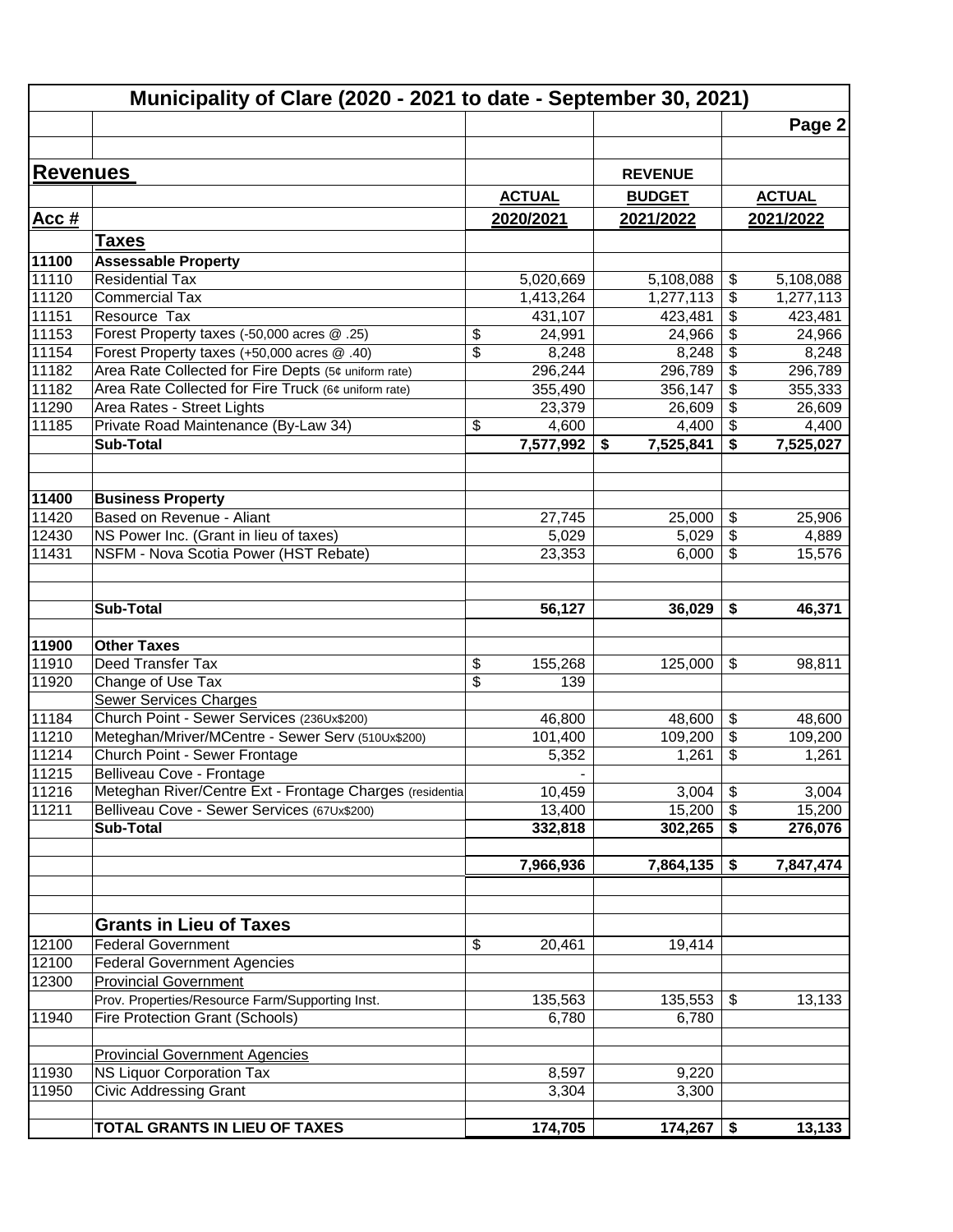|                 | Municipality of Clare (2020 - 2021 to date - September 30, 2021) |                 |               |                           |               |                                      |               |
|-----------------|------------------------------------------------------------------|-----------------|---------------|---------------------------|---------------|--------------------------------------|---------------|
|                 |                                                                  |                 |               |                           |               |                                      | Page 3        |
| <b>Revenues</b> |                                                                  |                 |               |                           |               |                                      |               |
|                 |                                                                  |                 | <b>ACTUAL</b> |                           | <b>BUDGET</b> |                                      | <b>ACTUAL</b> |
| Acc #           |                                                                  |                 | 2020/2021     |                           | 2021/2022     |                                      | 2021/2022     |
|                 |                                                                  |                 |               |                           |               |                                      |               |
| 13000           | <b>Services Provided to Other Gov't</b>                          |                 |               |                           |               |                                      |               |
| 13340           | Landfill/Transfer Tipping Fees & White Goods                     | \$              | 305,776       | \$                        | 330,000       | \$                                   | 217,931       |
|                 | TOTAL SERVICES PROV.TO OTHER GOV'T                               | \$              | 305,776       | \$                        | 330,000       | \$                                   | 217,931       |
| 15000           | <b>Other Revenue from Own Sources</b>                            |                 |               |                           |               |                                      |               |
| 15100           | <b>Building &amp; Development Permits</b>                        | \$              | 91,391        | \$                        | 28,000        | $\mathbb{S}$                         | 24,908        |
| 15108           | Dog Tags                                                         | \$              | 10            |                           |               |                                      |               |
| 15200           | Fines (RCMP)                                                     | \$              | 14,919        | \$                        | 20,000        | \$                                   | 4,612         |
| 15210           | Miscellaneous - CHC                                              | $\overline{\$}$ | 1,145         | $\overline{\mathfrak{s}}$ | 8,078         | $\overline{\$}$                      | 580           |
| 15301           | Rent - Clare Health Centre                                       | \$              | 257,584       | $\overline{\mathbf{e}}$   | 276,710       | \$                                   | 154,400       |
| 15302           | Rent - Cultural Hub Culturel                                     | \$              | 12,300        | \$                        | 12,900        | \$                                   | 8,375         |
| 15304           | Clare Veteran Centre - Rentals                                   | \$              | 4,310         | $\overline{\mathbf{3}}$   | 8,000         | $\overline{\boldsymbol{\mathsf{s}}}$ | 3,118         |
| 15305           | Eco Park - Rent                                                  | \$              | 25,200        | \$                        | 12,600        | $\overline{\mathcal{S}}$             | 7,113         |
| 15400           | <b>Operational Grants (SWNDHA)</b>                               | \$              | 84,830        | $\overline{\mathbf{3}}$   | 89,212        | \$                                   | 48,707        |
| 15500           | Return on Investments                                            | $\overline{\$}$ | 31,746        | $\overline{\mathbf{3}}$   | 32,000        | $\overline{\boldsymbol{\mathsf{s}}}$ | 7,112         |
| 15600           | Penalties and Interest on Taxes                                  | \$              | 59,701        | \$                        | 85,000        | \$                                   | 53,753        |
| 15932           | <b>Tax Sale Fees</b>                                             | \$              | 7,200         | \$                        | 7,500         | $\frac{1}{2}$                        |               |
| 15928           | <b>Tent Rentals</b>                                              | \$              |               | \$                        | 4,500         | \$                                   | 2,750         |
| 15930           | Miscellaneous                                                    | \$              | 4,508         | $\overline{\mathbf{3}}$   | 6,000         | \$                                   | 7,089         |
|                 |                                                                  | \$              | 594,843       | \$                        | 590,500       | \$                                   | 322,518       |
|                 | <b>Community Development</b>                                     |                 |               |                           |               |                                      |               |
| 11190           | Gran Fondo - Registrations                                       | \$              | (19,226)      | $\boldsymbol{\mathsf{S}}$ | 7,500         | \$                                   | 3,223         |
| 11191           | Gran Fondo - Sponsorship                                         | \$              |               |                           |               | \$                                   | 500           |
| 11192           | Gran Fondo - Other Revenues                                      | \$              | 475           |                           |               |                                      |               |
|                 | -Total GranFondo Revenue                                         | \$              | (18, 751)     | $\overline{\mathbf{s}}$   | 7,500         | \$                                   | 3,723         |
|                 | <b>Total Tourism Revenue</b>                                     | \$              | 81,519        | \$                        | 31,639        | \$                                   | 17,185        |
|                 | <b>Total Recreation Revenue</b>                                  | \$              | 18,678        | \$                        | 25,000        | $\overline{\mathbf{e}}$              | 9,019         |
|                 | <b>Total Community Development</b>                               | \$              | 81,446        | \$                        | 64,139        | \$                                   | 29,928        |
|                 | <b>TOTAL OTHER REVENUE FR OWN SOURCES</b>                        | \$              | 676,289       | \$                        | 654,639       | \$                                   | 352,446       |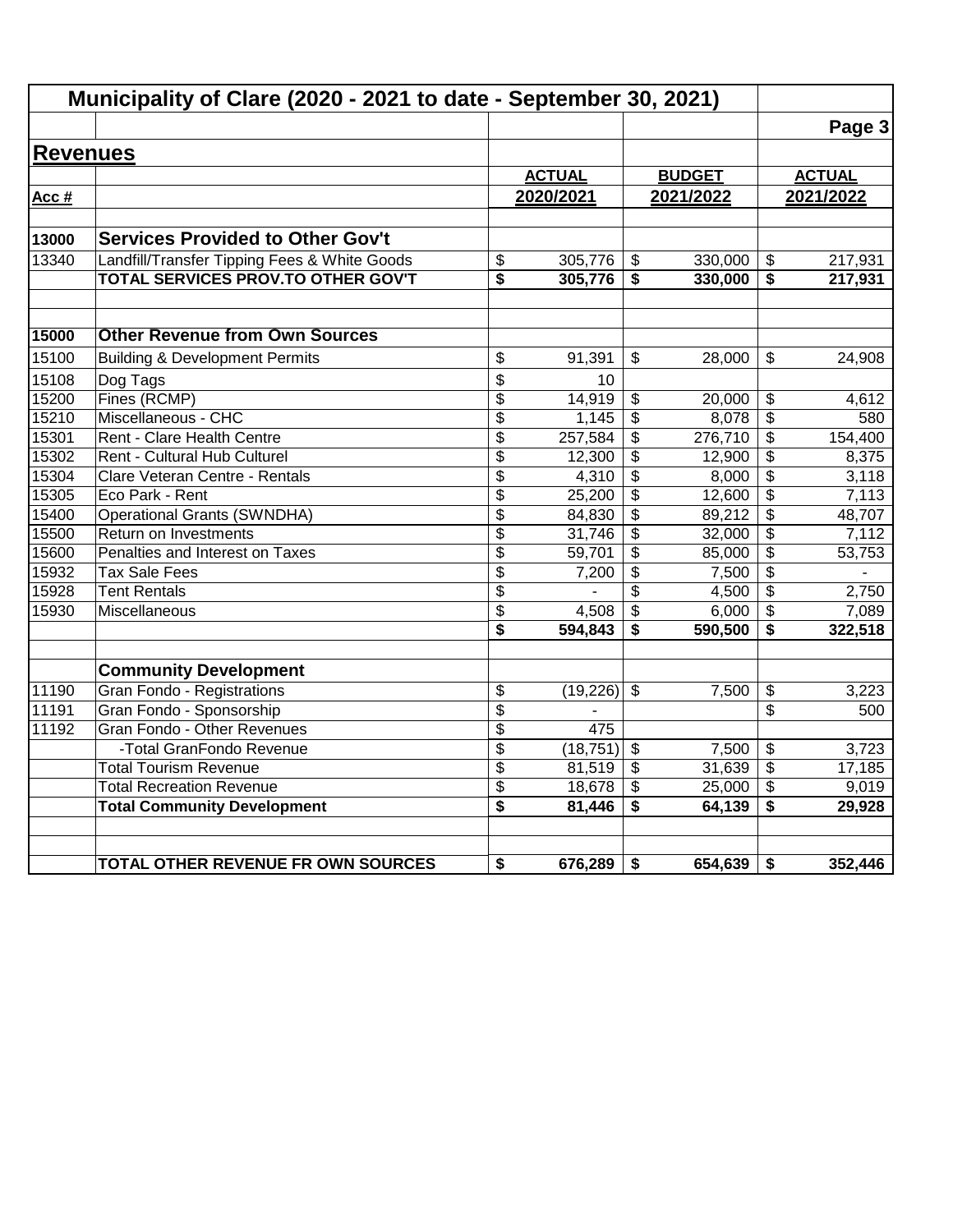|       | Municipality of Clare (2020 - 2021 to date - September 30, 2021)                                                                                                                                                                                                                                               |               |               |               |
|-------|----------------------------------------------------------------------------------------------------------------------------------------------------------------------------------------------------------------------------------------------------------------------------------------------------------------|---------------|---------------|---------------|
|       |                                                                                                                                                                                                                                                                                                                |               |               | Page 4        |
|       | <b>Revenues</b><br><b>Unconditional Transfers from Other Gov'ts</b><br>Municipal Finance Capacity Grant<br><b>ACOA - Housing Study</b><br>Doctors NS/Assoc.Comm. Health Centre<br><b>PNS - French Language Services</b><br>Communauté accueillante (Federal Program)<br>PNS - Safe Restart Municipal Operating |               |               |               |
|       |                                                                                                                                                                                                                                                                                                                |               |               |               |
|       |                                                                                                                                                                                                                                                                                                                |               |               |               |
|       |                                                                                                                                                                                                                                                                                                                | <b>ACTUAL</b> | <b>BUDGET</b> | <b>ACTUAL</b> |
| ACC#  |                                                                                                                                                                                                                                                                                                                | 2020/2021     | 2021/2022     | 2021/2022     |
|       |                                                                                                                                                                                                                                                                                                                |               |               |               |
|       |                                                                                                                                                                                                                                                                                                                |               |               |               |
| 16281 |                                                                                                                                                                                                                                                                                                                | \$<br>223,087 | \$<br>223,088 | \$<br>111,544 |
| 12009 |                                                                                                                                                                                                                                                                                                                |               |               | \$<br>1,769   |
| 12009 |                                                                                                                                                                                                                                                                                                                | \$<br>5,000   |               |               |
| 12009 |                                                                                                                                                                                                                                                                                                                | \$<br>40,000  | \$<br>40,000  |               |
| 12009 |                                                                                                                                                                                                                                                                                                                | \$<br>232,626 | \$<br>232,629 |               |
| 12009 |                                                                                                                                                                                                                                                                                                                | \$<br>228,500 |               |               |
|       | TOTAL UNCONDITIONAL TRANSFERS FR OTHER GOV'TS \$                                                                                                                                                                                                                                                               | 729,213       | \$<br>495,717 | \$<br>113,313 |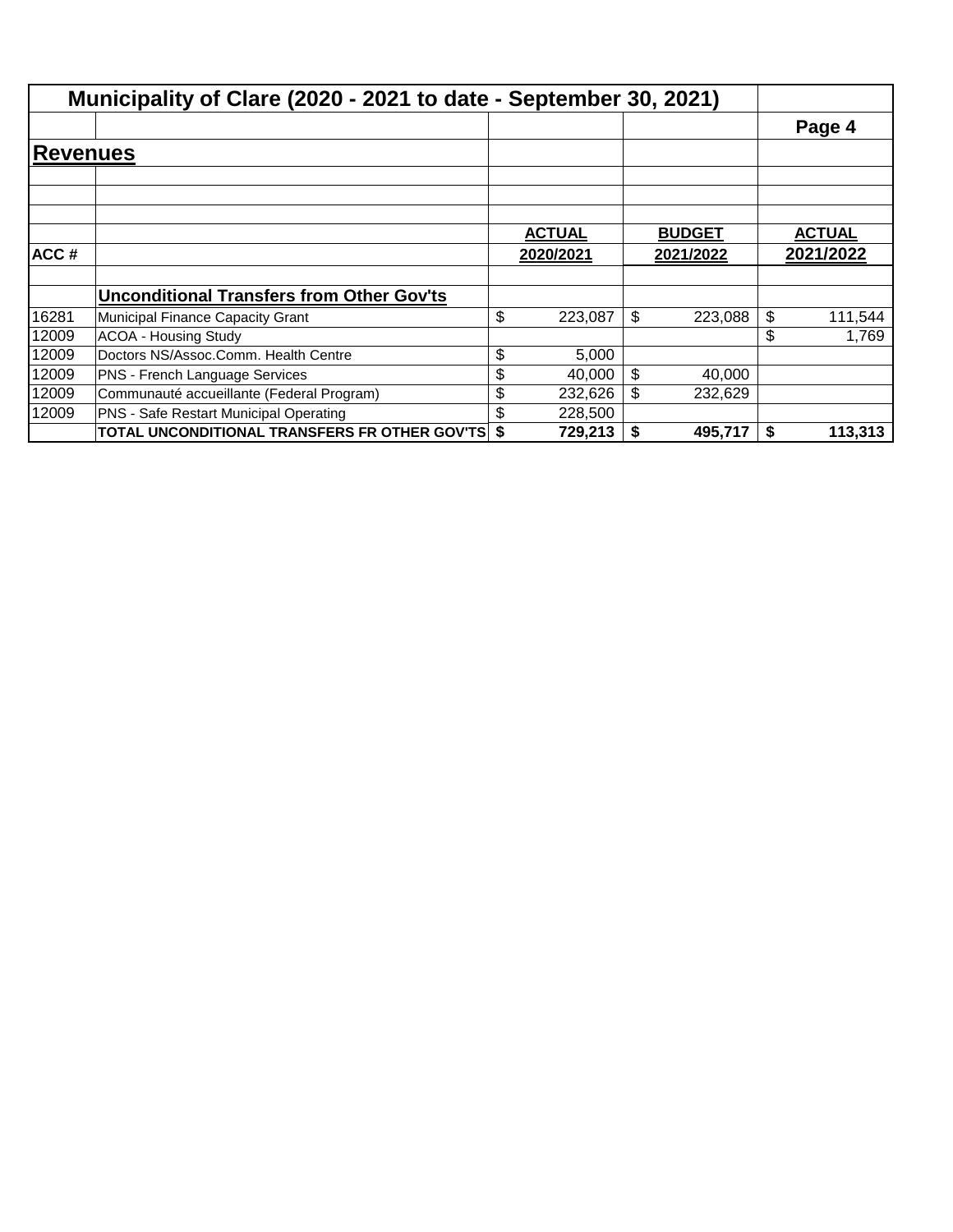|                | Municipality of Clare (2020 - 2021 to date - September 30, 2021)      |                          |                 |                         |                 |                                            |                          |
|----------------|-----------------------------------------------------------------------|--------------------------|-----------------|-------------------------|-----------------|--------------------------------------------|--------------------------|
|                | <b>Expenditures</b>                                                   |                          |                 |                         |                 |                                            | Page 5                   |
| 21243          | Low Income Exemptions & Appeals                                       | \$                       | 174,223         | \$                      | 100,000         | \$                                         | 55,016                   |
| 21244          |                                                                       |                          |                 |                         |                 |                                            |                          |
|                |                                                                       |                          | <b>ACTUAL</b>   |                         | <b>BUDGET</b>   |                                            | <b>ACTUAL</b>            |
| ACC #          | <b>GENERAL GOVERNMENT SERVICES</b>                                    |                          | 2020/2021       |                         | 2021/2022       |                                            | 2021/2022                |
|                | <b>Warden and Council</b>                                             |                          |                 |                         |                 |                                            |                          |
| 21110          | Council Honorarium                                                    | \$                       | 198,336         | \$                      | 199,097         | \$                                         | 91,994                   |
| 21111          | Council - Mileage, & Conferences                                      | $\overline{\$}$          | 1,634           | \$                      | 15,000          | $\overline{\$}$                            | 794                      |
|                | <b>Sub-Total</b>                                                      | \$                       | 199,970         | \$                      | 214,097         | \$                                         | 92,787                   |
|                |                                                                       |                          |                 |                         |                 |                                            |                          |
|                | <b>Administration-Salaries</b>                                        | \$                       | 425,082         | \$                      | 421,031         | \$                                         | 231,708                  |
|                | CAO / Assistant to the CAO /                                          |                          |                 |                         |                 |                                            |                          |
|                | Director of Finance/ Tax Clerk /                                      |                          |                 |                         |                 |                                            |                          |
|                | Accounting Clerk / Communications Officer                             |                          |                 |                         |                 |                                            |                          |
|                | <b>Administration-Other</b>                                           |                          |                 |                         |                 |                                            |                          |
| 20020          | C.P.P.                                                                | \$                       | 25,321          | \$                      | 28,049          | \$                                         | 15,118                   |
| 20030          | EI                                                                    | $\overline{\$}$          | 7,228           | $\overline{\mathbf{s}}$ | 7,288           | $\overline{\$}$                            | 4,553                    |
| 20040          | Pension Plan                                                          | \$                       | 24,386          | \$                      | 22,671          | \$                                         | 13,256                   |
| 20060          | Insurance                                                             | \$                       | 13,479          | \$                      | 18.340          | $\overline{\boldsymbol{\theta}}$           | 10,103                   |
| 21112          | Simultaneous Translation                                              | \$                       | 7,620           | \$                      | 13,000          | $\sqrt{2}$                                 | 2,990                    |
| 21113          | <b>Translation of Documents</b>                                       | \$                       | 5,000           | \$                      | 7,000           | $\overline{\$}$                            | $\overline{\phantom{a}}$ |
| 21241<br>21242 | Clerk's Pension (Delphis until 1993)<br>IT Support / Procom & Hosting | \$<br>\$                 | 2,868<br>50,632 | \$<br>\$                |                 | \$<br>$\overline{\boldsymbol{\theta}}$     |                          |
| 21282          | Newsletter (4 publications)                                           | \$                       | 3,492           | \$                      | 69,574<br>5,400 | $\overline{\mathbf{S}}$                    | 40,215<br>670            |
| 21283          | Home Page\Production\Mun Website\U-Stream                             | \$                       | 2,575           | \$                      | 1,500           | \$                                         | 225                      |
| 21285          | <b>General Repairs</b>                                                | \$                       | 8,937           | \$                      | 10,000          | $\overline{\$}$                            | 897                      |
| 21286          | Lawn Maint / Snow Removal/ Landscaping                                | \$                       | 1,880           | \$                      | 3,000           | $\overline{\mathcal{E}}$                   | 2,955                    |
| 21288          | Janitor salaries                                                      | \$                       | 13,066          | \$                      | 18,075          | \$                                         | 7,996                    |
| 21289          | <b>Heating fuel</b>                                                   | \$                       | 6,153           | \$                      | 8,500           | \$                                         | 687                      |
| 21290          | Postage                                                               | \$                       | 15,429          | \$                      | 15,000          | \$                                         | 33                       |
| 21291          | Supplies                                                              | $\overline{\$}$          | 10,855          | \$                      | 13,000          | $\overline{\$}$                            | 8,814                    |
| 21293          | Solicitor                                                             | \$                       | 7,367           | \$                      | 13,000          | $\overline{\boldsymbol{\theta}}$           | 6,431                    |
| 21294          | <b>Promotional Materials/Advertising</b>                              | \$                       | 726             | \$                      | 5,000           | $\overline{\$}$                            | 893                      |
| 21295          | Hvdro                                                                 | \$                       | 10,194          | \$                      | 11,000          | $\overline{\mathbf{s}}$                    | 5,703                    |
| 21296          | <b>Equipment Rental</b>                                               | $\overline{\$}$          | 8,114           | \$                      | 8,266           | $\overline{\$}$                            | 4,195                    |
| 21297          | Advertising                                                           | \$                       | 4,033           | \$                      | 5,000           | $\overline{\$}$                            | 3,236                    |
| 21298          | Telephone/Fax/Internet                                                | $\overline{\$}$          | 10,488          | \$                      | 21,000          | $\overline{\$}$                            | 6,211                    |
| 21299          | Auditors                                                              | $\overline{\mathcal{E}}$ | 28,456          | $\sqrt[6]{\frac{1}{2}}$ | 26,594          | $\sqrt[6]{\frac{1}{2}}$                    | 26,001                   |
| 21300          | Tax Sale Expense                                                      | \$                       | 6,284           | \$                      | 7,500           | \$                                         | $\sim$                   |
| 21301          | <b>Workmen's Compensation</b>                                         | \$                       | 6,069           | \$                      | 7,505           | $\overline{\mathbf{S}}$                    | 4,672                    |
| 21304          | NSFM (membership)                                                     | \$                       | 6,043           | \$                      | 6,500           | \$                                         | $\blacksquare$           |
| 21305          | FCM (membership)                                                      | \$                       | 2,114           | \$                      | 2,500           | $\overline{\mathbf{e}}$                    | 2,191                    |
| 21306          | AMA (membership)                                                      | \$                       | 688             | \$                      | 1,032           | \$                                         | 1,032                    |
| 21308          | Banking Fees & Debit                                                  | \$                       | 7,729           | $\sqrt[6]{\frac{1}{2}}$ | 8,500           | $\overline{\boldsymbol{\theta}}$           | 3,782                    |
| 21309<br>21311 | Misc<br>Office Equipment & Small Furniture                            | \$<br>\$                 | 6,223<br>3,689  | \$<br>\$                | 6,000           | $\overline{\$}$<br>$\overline{\mathbf{3}}$ | 6,721<br>1,646           |
| 21312          | <b>Special Events</b>                                                 | \$                       | 3,835           | \$                      | 5,000<br>5,000  | $\sqrt{3}$                                 | 2,402                    |
| 21314          | US Exchange                                                           | \$                       | (683)           | \$                      | $(500)$ \$      |                                            | (1,002)                  |
| 21248          | <b>Assessment Services</b>                                            | \$                       | 257,120         | \$                      | 253,184         | $\sqrt[6]{3}$                              | 189,888                  |
| 21910          | Election/Plebiscite/Boundary Review/other                             | \$                       | 17,639          | \$                      | 15,000          | \$                                         | 301                      |
| 21920          | Mileage/ Training / Conferences                                       | \$                       | 8,913           | \$                      | 20,000          | $\sqrt{3}$                                 | 4,888                    |
| 21930          | Insurance (Property/Liability)                                        | \$                       | 42,109          | \$                      | 52,279          | \$                                         | 57,560                   |
| 21950          | Grants to Organizations                                               | $\overline{\mathcal{S}}$ | 37,513          | \$                      | 40,000          | \$                                         | 27,918                   |
|                |                                                                       |                          |                 |                         |                 |                                            |                          |
|                |                                                                       |                          |                 |                         |                 |                                            |                          |
|                | Sub-Total                                                             | \$                       | 1,098,666       | \$                      | 1,180,788       | \$                                         | 694,891                  |
|                | TOTAL GENERAL GOVERNMENT SERVICES                                     | \$                       | 1,298,636       | \$                      | 1,394,885       | \$                                         | 787,678                  |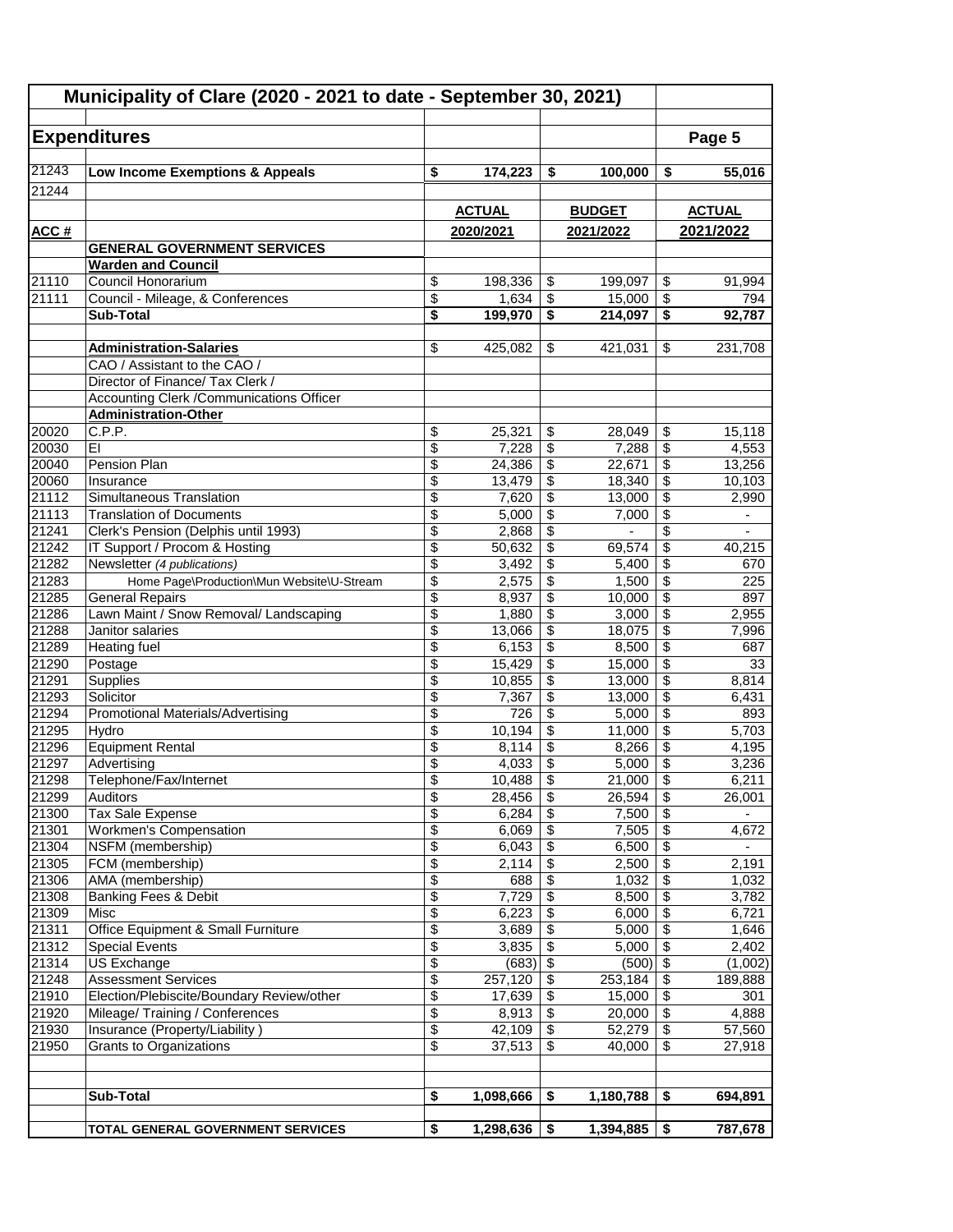|                | Municipality of Clare (2020 - 2021 to date - September 30, 2021)                    |                          |                   |          |                    |                                  |                       |
|----------------|-------------------------------------------------------------------------------------|--------------------------|-------------------|----------|--------------------|----------------------------------|-----------------------|
|                |                                                                                     |                          |                   |          |                    |                                  | Page 6                |
|                | <b>Expenditures</b>                                                                 |                          |                   |          |                    |                                  |                       |
|                | <b>PROTECTIVE SERVICES</b>                                                          |                          |                   |          |                    |                                  |                       |
|                |                                                                                     |                          | <b>ACUTAL</b>     |          | <b>BUDGET</b>      |                                  | <b>ACTUAL</b>         |
| ACC#           |                                                                                     |                          | 2020/2021         |          | 2021/2022          |                                  | 2021/2022             |
|                | <b>RCMP Administration</b>                                                          |                          |                   |          |                    |                                  |                       |
| 22120          | RCMP Costs (7 members)                                                              | \$                       | 1,141,688         | \$       | 1,197,859          | \$                               | 598,955               |
| 22121          | <b>Prosecution Services</b>                                                         | $\overline{\mathcal{L}}$ | 2,963             | \$       | 10,000             | $\overline{\mathcal{S}}$         | 638                   |
| 22130          | <b>DNA Testing</b>                                                                  | $\overline{\$}$          | 4,725             | \$       | 7,000              | $\overline{\$}$                  | 5,323                 |
|                | <b>Total RCMP</b>                                                                   | \$                       | 1,149,376         | \$       | 1,214,859          | \$                               | 604,915               |
| 22310          | <b>Corrections</b>                                                                  | \$                       | 118,475           |          | 120,000            |                                  | 29,379                |
|                | <b>Total Jails</b>                                                                  | \$                       | 118,475           | \$<br>\$ | 120,000            | \$<br>\$                         | 29,379                |
|                |                                                                                     |                          |                   |          |                    |                                  |                       |
|                | <b>Other Law Enforcement</b>                                                        |                          |                   |          |                    |                                  |                       |
| 22290          | <b>By-Law Enforcement</b>                                                           | \$                       | $\blacksquare$    | \$       | 2,000              | \$                               | 1,043                 |
| 22990          | <b>Unsightly Premises</b>                                                           | \$                       | 876               | \$       | 2,000              | \$                               |                       |
| 22930          | <b>Animal Control</b>                                                               | \$                       | 21,600            | \$       | 21,600             | \$                               | 12,600                |
|                | <b>Total Other Law Enforcement</b>                                                  | \$                       | 22,476            | \$       | 25,600             | \$                               | 13,643                |
|                | <b>Fire Departments</b>                                                             |                          |                   |          |                    |                                  |                       |
| 22400          | Fire Departments - General Operations                                               | \$                       | 271,014           | \$       | 282.257            | \$                               | 276,310               |
| 22404          | Level I - Training                                                                  | \$                       | $\blacksquare$    | \$       | 5,000              | \$                               | $\blacksquare$        |
| 22405          | Fire Dept - Members Appreciation                                                    | \$                       | $\blacksquare$    | \$       | 2,000              | \$                               | $\mathbf{r}$          |
|                | St-Bernard Building Int.-Short and Long Term Debt                                   | \$                       | 17,821            |          |                    |                                  |                       |
| 22401          | <b>Fire Department (Shared Services)</b>                                            | \$                       | 23,433            | \$       | 18,150             | \$                               | 4,707                 |
|                | Sub Total Fire Departments                                                          | \$                       | 312,268           | \$       | 307,407            | \$                               | 281,017               |
| 22402          | New Capital Purchases from Area Rate                                                | \$                       | 84,293            | \$       | 131,183            | \$                               | 30,548                |
|                | Equipment Purchase as per Vehicle Assessment<br>Principal on Municipal Capital Loan | \$<br>\$                 | 530,600<br>81,367 | \$<br>\$ | 355,871<br>100,000 | \$<br>\$                         | (9,000)               |
| 29000          | Fire Dept Int.-Short and Long Term Debt                                             | \$                       | 13,908            | \$       | 12,549             | \$                               | 15,151                |
|                | <b>Total - Fire Departments</b>                                                     | \$                       | 1,022,435         | \$       | 907,010            | \$                               | 317,716               |
|                |                                                                                     |                          |                   |          |                    |                                  |                       |
|                | <b>EMO &amp; Other</b>                                                              |                          |                   |          |                    |                                  |                       |
| 22510          | EMO Operations, etc                                                                 | \$                       | 9.550             | \$       | 12.000             | \$                               | 4,696                 |
| 22511          | Clare Search and Rescue                                                             | \$                       | 5,000             | \$<br>\$ | 5,000              | \$<br>$\overline{\mathcal{S}}$   | 5.000                 |
| 22515<br>22520 | Signage<br>911 Civic Numbering                                                      | \$                       | 1,637             | \$       | 7,000              |                                  | $\blacksquare$<br>191 |
|                | <b>Total - EMO</b>                                                                  | $\overline{\$}$          | 16,187            | \$       | 29,679             | \$                               | 9,887                 |
|                |                                                                                     |                          |                   |          |                    |                                  |                       |
|                | <b>Building Inspections &amp;</b>                                                   |                          |                   |          |                    |                                  |                       |
| 22292          | <b>Development Officer</b>                                                          |                          |                   |          | 140,828            |                                  |                       |
| 22293          | Salaries (2)<br><b>CPP</b>                                                          | \$<br>\$                 | 121,191<br>5,512  | \$<br>\$ | 6,802              | \$<br>\$                         | 61,625<br>3,168       |
| 22294          | ΕI                                                                                  | \$                       | 2,320             | \$       | 3,736              | $\overline{\$}$                  | 1,363                 |
| 22295          | Pension                                                                             | \$                       | 7,397             | \$       | 7,513              | \$                               | 3,752                 |
| 22296          | Health Insurance                                                                    | \$                       | 4,499             | \$       | 4,564              | \$                               | 2,315                 |
| 22291          | <b>Workers Comp</b>                                                                 | \$                       | 1,892             | \$       | 2,999              | $\sqrt[6]{3}$                    | 1,337                 |
| 22298          | Conventions & Training                                                              | \$                       | 6,647             | \$       | 11,000             | $\overline{\mathcal{E}}$         | 3,013                 |
| 22299          | Supplies                                                                            | \$                       | 2,280             | \$       | $\sim$             | $\overline{\boldsymbol{\theta}}$ | $\sim$                |
| 22300          | <b>Truck Repairs &amp; Gas</b>                                                      | \$                       | 7,008             | \$       | 8,000              | $\overline{\boldsymbol{\theta}}$ | 4,181                 |
|                | <b>Total Building Inspections</b>                                                   | \$                       | 158,747           | \$       | 185,442            | \$                               | 80,755                |
| 22910          | Security for Seniors                                                                | \$                       | 38,702            | \$       | 38,818             | \$                               | 38,818                |
|                | <b>Total Security for Seniors</b>                                                   | \$                       | 38,702            | \$       | 38,818             | \$                               | 38,818                |
|                |                                                                                     |                          |                   |          |                    |                                  |                       |
|                | <b>TOTAL PROTECTIVE SERVICES</b>                                                    |                          | \$2,526,398       |          | \$2,521,408        |                                  | \$1,095,114           |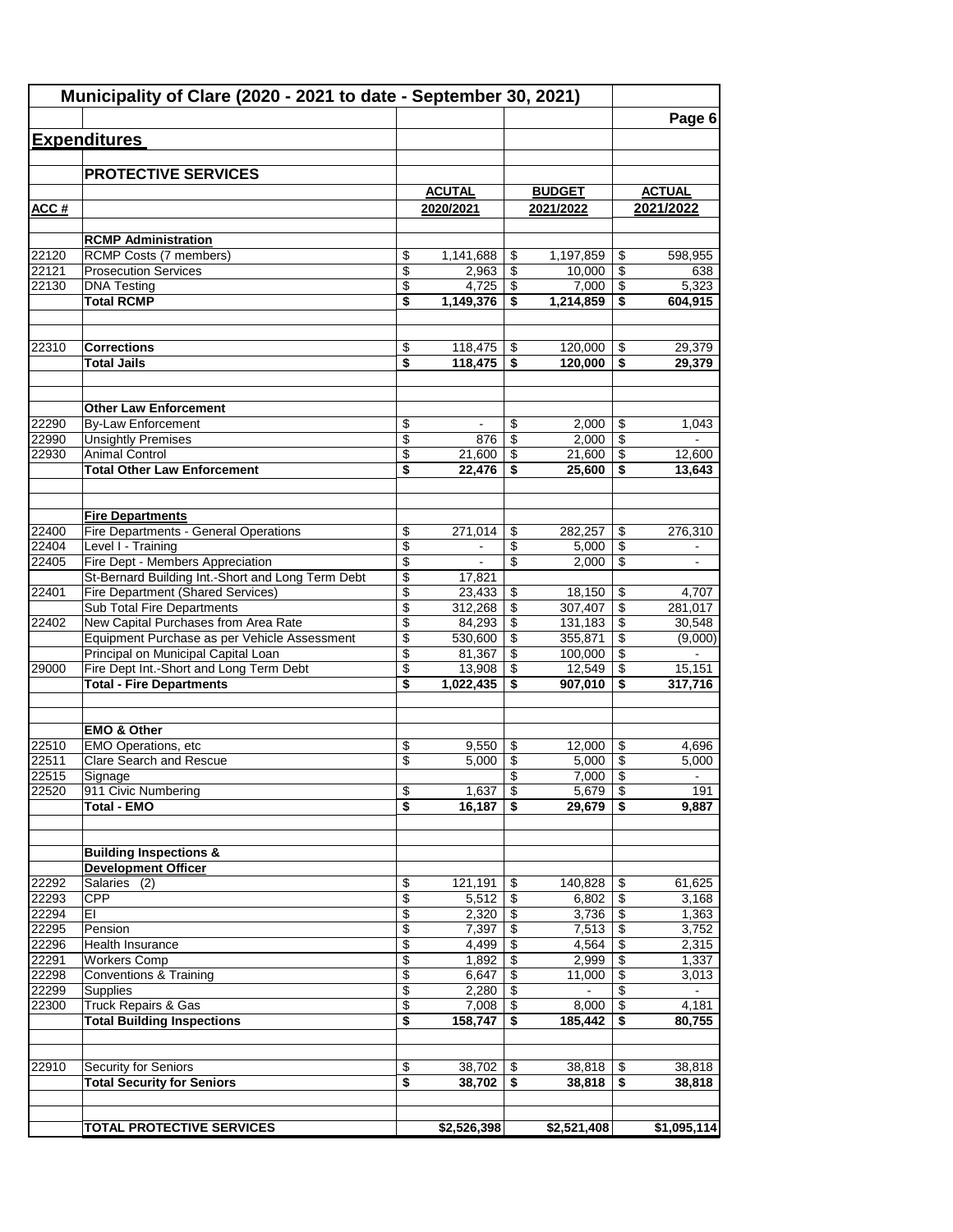|        | Municipality of Clare (2020 - 2021 to date - September 30, 2021) |               |              |               |                          |                          |
|--------|------------------------------------------------------------------|---------------|--------------|---------------|--------------------------|--------------------------|
|        |                                                                  |               |              |               |                          | Page 7                   |
|        | <b>Expenditures</b>                                              |               |              |               |                          |                          |
|        |                                                                  |               |              |               |                          |                          |
|        | <b>TRANSPORTATION SERVICES</b>                                   |               |              |               |                          |                          |
|        |                                                                  |               |              |               |                          |                          |
|        |                                                                  | <b>ACTUAL</b> |              | <b>BUDGET</b> |                          | <b>ACTUAL</b>            |
| Acct # |                                                                  | 2020/2021     |              | 2021/2022     |                          | 2021/2022                |
|        | <b>Public Transit</b>                                            |               |              |               |                          |                          |
| 23500  | Transport de Clare                                               | \$<br>25,000  | \$           | 25,000        | \$                       | 25,000                   |
|        | <b>Sub-Total</b>                                                 | \$<br>25,000  | $\mathbb{S}$ | 25,000        | \$                       | 25,000                   |
|        |                                                                  |               |              |               |                          |                          |
|        | <b>Sidewalks/Street Lights/Roads</b>                             |               |              |               |                          |                          |
| 23230  | <b>Repairs to Sidewalks</b>                                      | \$<br>411     | \$           | 1,500         | \$                       | $\overline{\phantom{a}}$ |
| 23232  | Sidewalks - Snow Removal                                         | \$<br>46,107  | \$           | 48,412        | \$                       |                          |
| 23234  | Private Road Maintenance (By-Law 34)                             | \$<br>4,600   | \$           | 4,400         | \$                       | 4,400                    |
| 23250  | <b>Street Lights Area Rate</b>                                   | \$<br>27,122  | \$           | 26,609        | $\overline{\mathcal{S}}$ | 12,471                   |
| 23240  | Roads/Beach Access                                               | \$<br>2,275   | \$           | 4,000         | \$                       |                          |
| 23242  | Paving Manholes/Catch Basins                                     |               |              |               |                          |                          |
|        | <b>Sub-Total</b>                                                 | \$<br>80,514  | \$           | 84,921        | \$                       | 16,871                   |
|        |                                                                  |               |              |               |                          |                          |
|        | <b>TOTAL TRANSP. SERVICES</b>                                    | \$<br>105,514 | \$           | 109,921       | \$                       | 41,871                   |
|        |                                                                  |               |              |               |                          |                          |
|        |                                                                  |               |              |               |                          |                          |
|        | <b>DEBT CHARGES</b>                                              |               |              |               |                          |                          |
| 28995  | Principal-CHC Loan (Yr.12of 20)                                  | \$<br>125,000 | \$           | 125,000       |                          |                          |
| 28995  | Principal - Fire Dept Loan (Yr 7 of 15)                          | \$<br>53,333  | \$           | 53,333        | $\sqrt[6]{\frac{1}{2}}$  | 53,333                   |
| 28995  | Principal -St-Bernard Firehall Loan (Yr 2 of 20)                 | \$<br>28,851  | \$           | 28,851        |                          |                          |
|        | <b>TOTAL PRINCIPAL DEBT CHARGES</b>                              | \$<br>207,184 | \$           | 207,184       | \$                       | 53,333                   |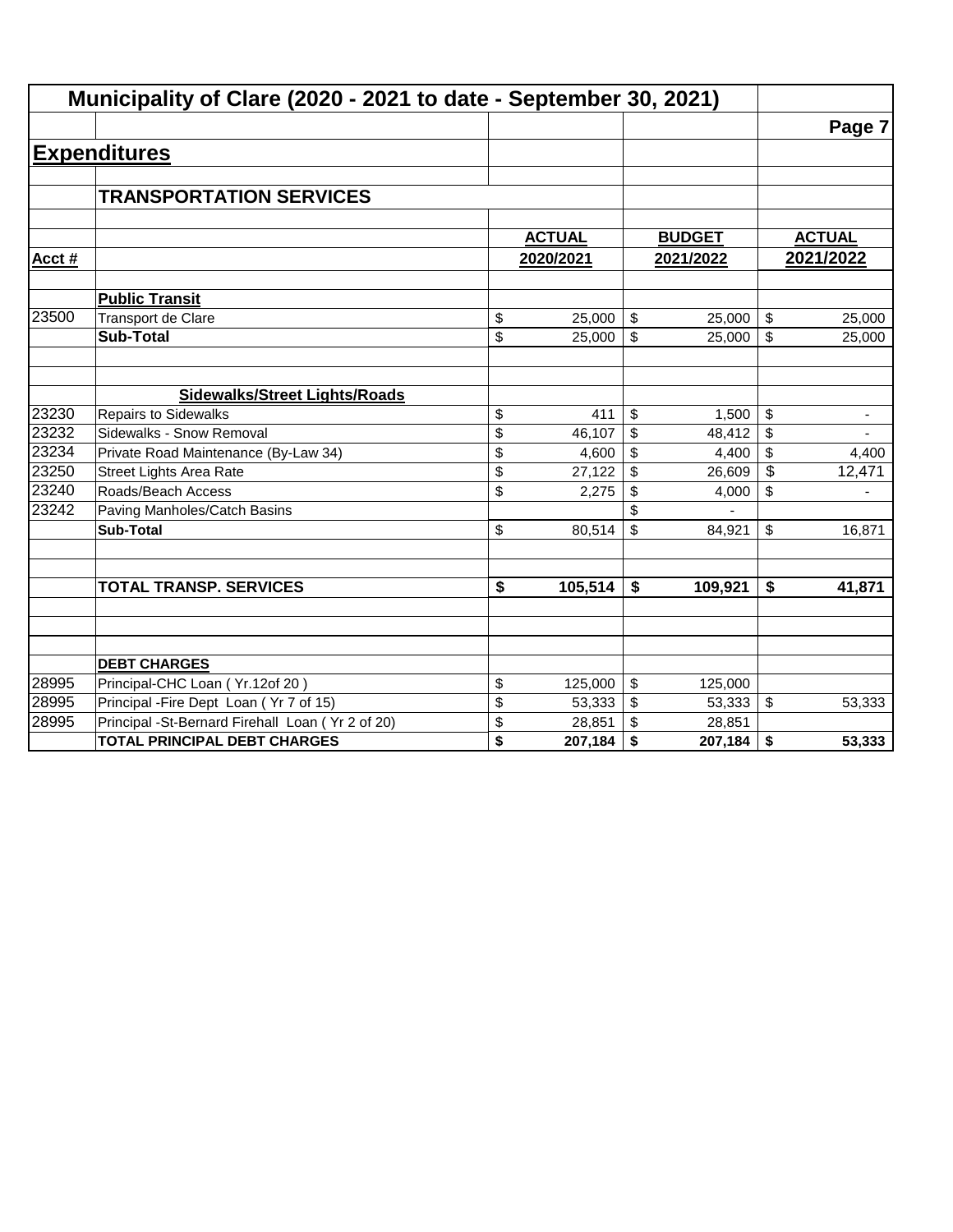|       | Municipality of Clare (2020 - 2021 to date - September 30, 2021) |               |                                      |               |                                      |               |
|-------|------------------------------------------------------------------|---------------|--------------------------------------|---------------|--------------------------------------|---------------|
|       |                                                                  |               |                                      |               |                                      |               |
|       |                                                                  |               |                                      |               |                                      | Page 8        |
|       | <b>Expenditures</b>                                              |               |                                      |               |                                      |               |
|       |                                                                  |               |                                      |               |                                      |               |
|       |                                                                  | <b>ACTUAL</b> |                                      | <b>BUDGET</b> |                                      | <b>ACTUAL</b> |
| Acc#  | <b>ENVIRONMENTAL HEALTH SERVICES</b>                             | 2020/2021     |                                      | 2021/2022     |                                      | 2021/2022     |
|       | <b>Sewer - General Operations</b>                                |               |                                      |               |                                      |               |
| 24200 | <b>Training and Conferences</b>                                  | \$<br>1,362   | \$                                   | 3,500         | \$                                   | 1,114         |
| 24210 | Wages - 1FTE 1PTE                                                | \$<br>73,527  | \$                                   | 107,537       | \$                                   | 51,623        |
| 24216 | <b>CPP</b>                                                       | \$<br>3,595   | \$                                   | 5,479         | \$                                   | 2,630         |
| 24217 | E1                                                               | \$<br>1,544   | \$                                   | 2,491         | \$                                   | 1,142         |
| 24218 | Pension Plan                                                     | \$<br>5,048   | \$                                   | 6,348         | \$                                   | 2,533         |
| 24219 | Group Insurance                                                  | \$<br>2,763   | \$                                   | 4,199         | \$                                   | 1,402         |
| 24222 | <b>Workers Comp</b>                                              | \$<br>1,208   | \$                                   | 2,334         | \$                                   | 1,120         |
| 24221 | Truck Maintenance, & Gas                                         | \$<br>7,942   | $\overline{\mathbf{s}}$              | 8,500         | \$                                   | 5,064         |
| 24223 | Public Works Garage (Belliveau Cove)                             | \$<br>3,357   | \$                                   | 3,000         | \$                                   | 1,105         |
| 24260 | <b>Public Works Operations</b>                                   |               | \$                                   | 8,000         | \$                                   | 3,730         |
| 24295 | Snow Removal (all locations)                                     | \$<br>1,341   | $\boldsymbol{\mathsf{S}}$            | 3,000         | \$                                   | 82            |
|       | <b>Sub-Total Sewer - General Operations</b>                      | \$<br>101,686 | \$                                   | 154,388       | \$                                   | 71,543        |
|       |                                                                  |               |                                      |               |                                      |               |
|       | <b>Sewage Treatment Plant Operations</b>                         |               |                                      |               |                                      |               |
|       | Meteghan                                                         |               |                                      |               |                                      |               |
| 24211 | Sewer Hydro                                                      | \$<br>22,316  | \$                                   | 19,000        | \$                                   | 6,649         |
| 24212 | Supplies & Repairs                                               | \$<br>21,802  | \$                                   | 18,500        | $\overline{\$}$                      | 3,548         |
| 24214 | Testing                                                          | \$<br>1,715   | $\boldsymbol{\mathsf{S}}$            | 2,100         | $\overline{\$}$                      | 796           |
|       | <b>Sub-Total Meteghan</b>                                        | \$<br>45,832  | \$                                   | 39,600        | \$                                   | 10,993        |
|       |                                                                  |               |                                      |               |                                      |               |
|       | <b>Sewage Treatment Plant Operations</b>                         |               |                                      |               |                                      |               |
|       | <b>Church Point</b>                                              |               |                                      |               |                                      |               |
| 24241 | Hydro                                                            | \$<br>9,145   | \$                                   | 8,000         | \$                                   | 2,528         |
| 24242 | Supplies & Repairs                                               | \$<br>5,795   | \$                                   | 5,500         | \$                                   | 388           |
| 24244 | Testing                                                          | \$<br>1,715   | \$                                   | 2,100         | \$                                   | 753           |
|       | <b>Sub-Total Church Point</b>                                    | \$<br>16,655  | $\overline{\boldsymbol{\mathsf{s}}}$ | 15,600        | $\overline{\boldsymbol{\mathsf{s}}}$ | 3,668         |
|       |                                                                  |               |                                      |               |                                      |               |
|       | <b>Belliveau Cove</b>                                            |               |                                      |               |                                      |               |
| 24290 | Hydro                                                            | \$<br>7,541   | \$                                   | 7,200         | \$                                   | 3,455         |
| 24291 | Supplies & Repairs                                               | \$<br>7,809   | \$                                   | 8,000         | \$                                   | 1,880         |
| 24292 | Testing                                                          | \$<br>1,715   | \$                                   | 2,100         | \$                                   | 753           |
|       | <b>Sub-Total Belliveau Cove</b>                                  | \$<br>17,064  | \$                                   | 17,300        | \$                                   | 6,088         |
|       |                                                                  |               |                                      |               |                                      |               |
| 24201 | Insurance - Sewer Systems                                        | \$<br>8,243   | \$                                   | 10,217        | \$                                   | 10,217        |
|       | <b>Sub-Total Insurance</b>                                       | \$<br>8,243   | \$                                   | 10,217        | \$                                   | 10,217        |
|       |                                                                  |               |                                      |               |                                      |               |
|       | <b>TOTAL SEWER COSTS</b>                                         | \$<br>189,479 | \$                                   | 237,105       | \$                                   | 102,509       |
|       |                                                                  |               |                                      |               |                                      |               |
|       |                                                                  |               |                                      |               |                                      |               |
|       |                                                                  |               |                                      |               |                                      |               |
|       |                                                                  |               |                                      |               |                                      |               |
|       |                                                                  |               |                                      |               |                                      |               |
|       |                                                                  |               |                                      |               |                                      |               |
|       |                                                                  |               |                                      |               |                                      |               |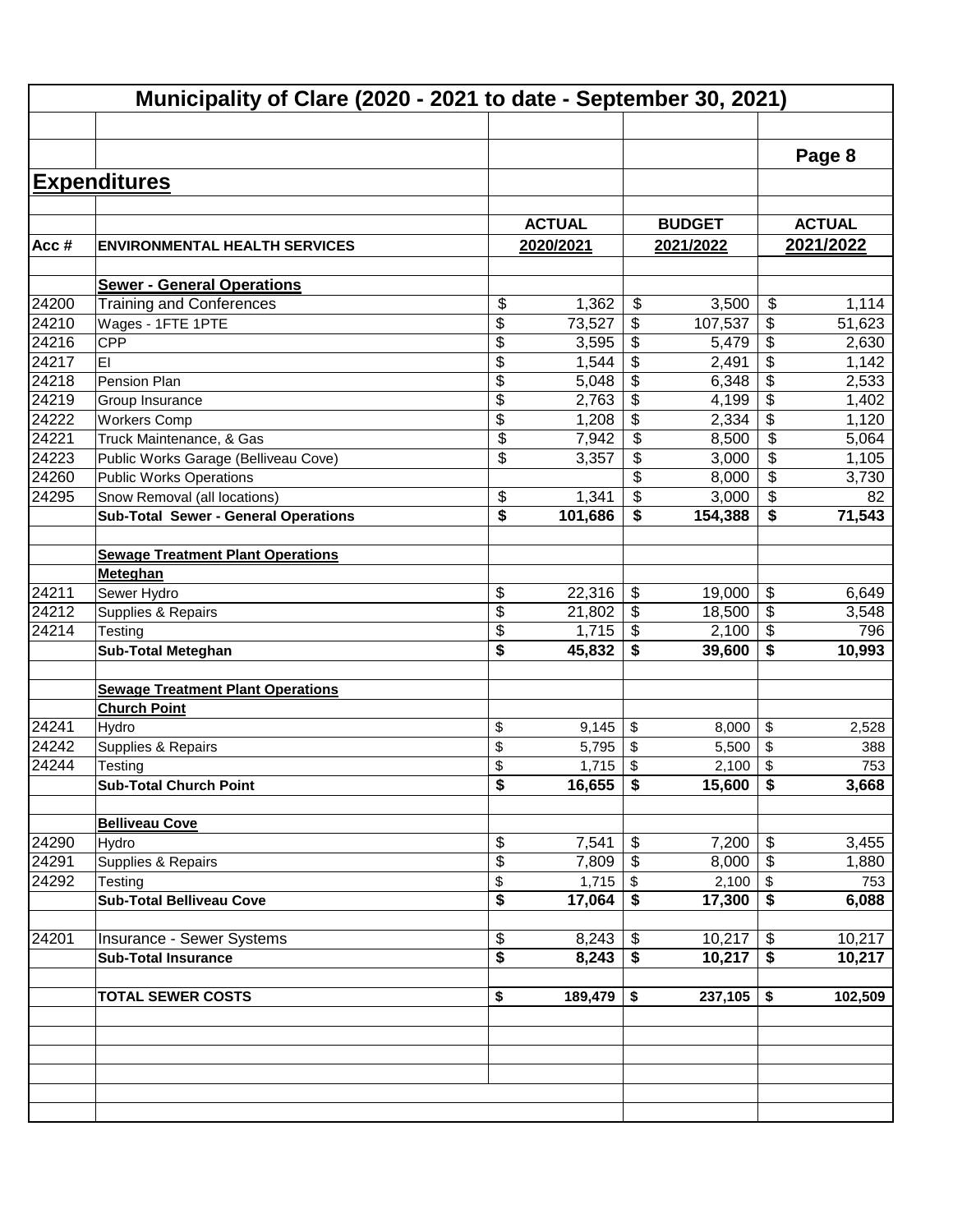|       | Municipality of Clare (2020 - 2021 to date - September 30, 2021) |                           |               |                          |               |                 |               |
|-------|------------------------------------------------------------------|---------------------------|---------------|--------------------------|---------------|-----------------|---------------|
|       |                                                                  |                           |               |                          |               |                 | Page 9        |
|       | <b>ENVIRONMENTAL HEALTH SERVICES - CONT'D</b>                    |                           |               |                          |               |                 |               |
|       |                                                                  |                           |               |                          |               |                 |               |
|       | <b>Expenditures</b>                                              |                           |               |                          |               |                 |               |
|       |                                                                  |                           |               |                          |               |                 |               |
|       |                                                                  |                           | <b>ACTUAL</b> |                          | <b>BUDGET</b> |                 | <b>ACTUAL</b> |
| Acc#  | <b>SOLID WASTE SERVICES</b>                                      |                           | 2020/2021     |                          | 2021/2022     |                 | 2021/2022     |
|       |                                                                  |                           |               |                          |               |                 |               |
|       | Garbage/Collection\Tipping Fees/Other                            |                           |               |                          |               |                 |               |
| 23244 | Community Cleanup Program - (\$150/km)                           | \$                        | 7,611         | \$                       | 10,000        | \$              | 6,150         |
| 24300 | <b>Transfer Station Operations</b>                               | $\overline{\$}$           | 44,172        | \$                       | 53,000        | \$              | 25,689        |
| 24301 | Landfill Closure                                                 | $\overline{\$}$           | 40,191        | \$                       | 45,000        | $\overline{\$}$ | 603           |
| 24303 | Illegal Dump Clean-Up                                            | $\overline{\$}$           | 240           | \$                       | 3,500         | $\overline{\$}$ |               |
| 24304 | Queens Tipping Fees                                              | $\overline{\$}$           | 334,068       | $\overline{\mathcal{S}}$ | 369,417       | $\overline{\$}$ | 148,514       |
| 24320 | Garbage & Waste Collections                                      | \$                        | 483,494       | \$                       | 472,643       | \$              | 247,643       |
| 24321 | Recycling - Tipping Fees (Blue Bags)                             | $\overline{\$}$           | 128,207       | \$                       | 130,000       | \$              | 70,332        |
| 24322 | Organic Tipping Fees                                             | $\overline{\$}$           | 70,345        | \$                       | 72,000        | \$              | 39,063        |
| 24340 | Landfill Wages (3)                                               | \$                        | 145,227       | \$                       | 139,715       | \$              | 74,529        |
| 24341 | Waste Check (Administration)                                     | \$                        | 23,386        | \$                       | 23,276        | \$              | 11,682        |
| 24342 | Solid Waste Schedules, Green Carts, etc                          | \$                        | 14,076        | \$                       | 17,000        | \$              | 4,996         |
| 24343 | <b>CPP</b>                                                       | \$                        | 7,058         | \$                       | 6,661         | \$              | 3,717         |
| 24344 | lEI                                                              | \$                        | 3,177         | \$                       | 3,091         | \$              | 1,649         |
| 24345 | Pension Plan                                                     | \$                        | 8,837         | \$                       | 6,600         | \$              | 3,637         |
| 24346 | Health Insurance                                                 | \$                        | 1,006         | \$                       | 2,312         | \$              | 481           |
| 24347 | <b>Workers Comp</b>                                              | \$                        | 2,433         | \$                       | 3,032         | \$              | 1,617         |
| 24348 | Property Insurance                                               | $\overline{\mathfrak{s}}$ | 3,428         | \$                       | 4,324         | \$              | 4,324         |
|       | <b>Sub-Total Garbage</b>                                         | \$                        | 1,309,345     | \$                       | 1,361,571     | \$              | 644,626       |
|       |                                                                  |                           |               |                          |               |                 |               |
|       | <b>Total Garbage/Recycling</b>                                   | \$                        | 1,309,345     | \$                       | 1,361,571     | \$              | 644,626       |
|       |                                                                  |                           |               |                          |               |                 |               |
|       | TOTAL ENVIRONMENTAL HEALTH                                       | \$                        | 1,498,824     | \$                       | 1,598,676     | \$              | 747,135       |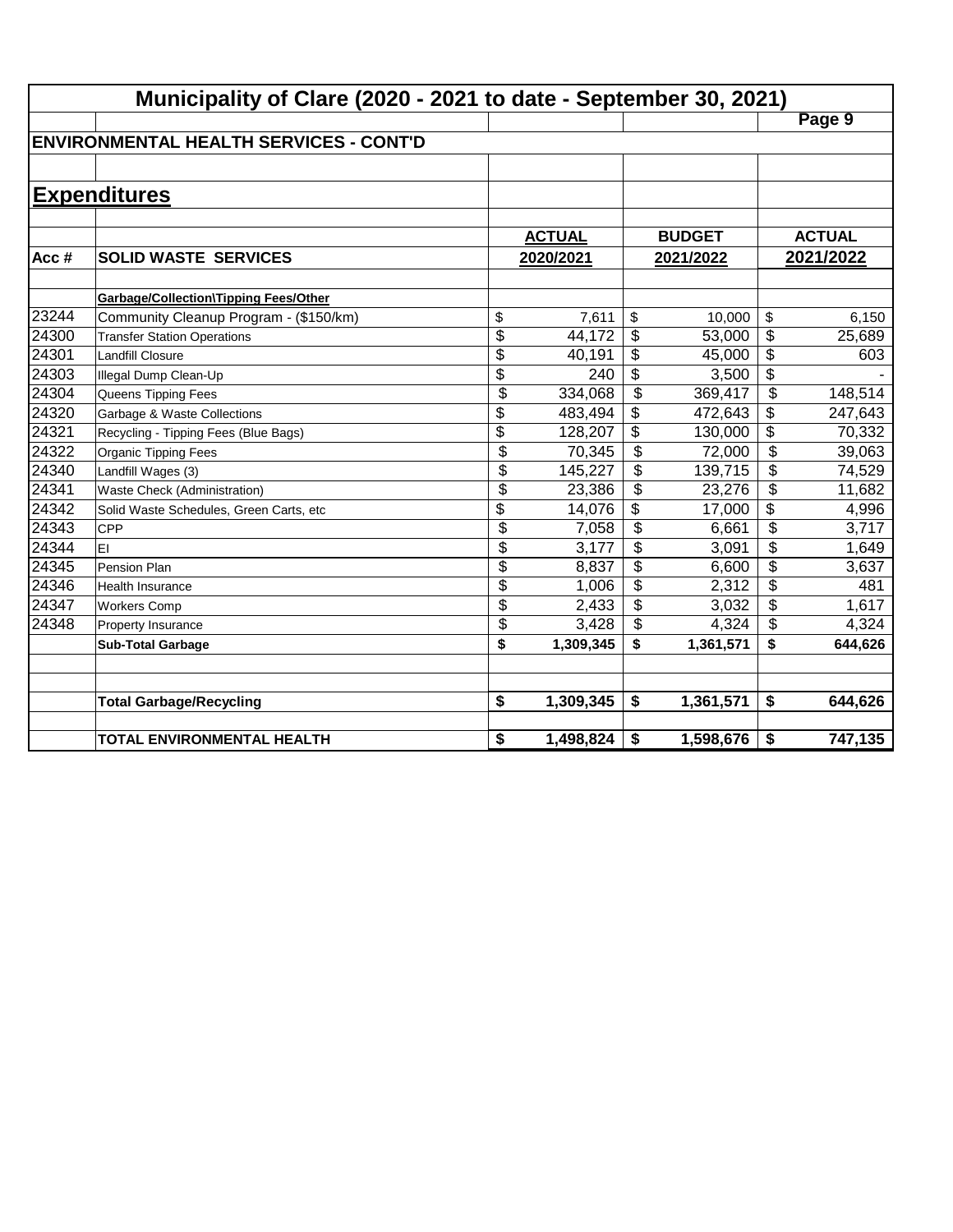|       | Municipality of Clare (2020 - 2021 to date - September 30, 2021) |                 |               |               |                                  |                |
|-------|------------------------------------------------------------------|-----------------|---------------|---------------|----------------------------------|----------------|
|       |                                                                  |                 |               |               |                                  | Page 10        |
|       | <b>Expenditures</b>                                              |                 |               |               |                                  |                |
|       |                                                                  |                 |               |               |                                  |                |
|       |                                                                  |                 |               |               |                                  |                |
|       |                                                                  |                 | <b>ACTUAL</b> | <b>BUDGET</b> |                                  | <b>ACTUAL</b>  |
| ACC#  |                                                                  |                 | 2020/2021     | 2021/2022     |                                  | 2021/2022      |
|       | <b>Public Health Services</b>                                    |                 |               |               |                                  |                |
|       | Clare Health Centre                                              |                 |               |               |                                  |                |
| 25500 | Adm(Manager/Secretaries/Patient Attendants/Cleaners)             | \$              | 345,087       | 386744        | \$                               | 195,750        |
| 25502 | <b>CPP</b>                                                       | \$              | 16,360        | 18833         | $\boldsymbol{\mathsf{S}}$        | 9,652          |
| 25503 | EI                                                               | \$              | 7,633         | 8147          | \$                               | 4,330          |
| 25504 | Pension                                                          | \$              | 12,901        | 14776         | \$                               | 6,938          |
| 25505 | Health Insurance                                                 | \$              | 7,726         | 12850         | $\overline{\boldsymbol{\theta}}$ | 4,799          |
| 25522 | <b>Workers Comp</b>                                              | \$              | 5,806         | 8170          | $\overline{\$}$                  | 4,335          |
| 25510 | <b>Office Supplies</b>                                           | $\overline{\$}$ | 11,919        | 11000         | $\overline{\$}$                  | 5,938          |
| 25511 | <b>Medical Supplies</b>                                          | $\overline{\$}$ | 20,532        | 20000         | $\overline{\$}$                  | 12,785         |
| 25513 | <b>MedAccess</b>                                                 | \$              | 19,872        | 31000         | $\overline{\$}$                  | 13,207         |
| 25514 | IT Support - 45%                                                 | \$              | 21,844        | 22000         | \$                               | 11,542         |
| 25515 | Travel/Training                                                  | \$              | 995           | 3500          | \$                               | 469            |
| 25520 | Cleaning Supplies (incl.strip & wax floors)                      | \$              | 7,224         | 7000          | \$                               | 1,159          |
| 25529 | Telephone, Internet, Telehealth                                  | \$              | 8,761         | 9000          | $\boldsymbol{\mathsf{S}}$        | 5,534          |
| 25530 | Hydro                                                            | $\overline{\$}$ | 27,050        | 26000         | $\boldsymbol{\mathsf{S}}$        | 9,754          |
| 25540 | Sewer Services (7 units @ \$200.00 ea)                           | \$              | 1,400         | 0             | $\overline{\mathcal{S}}$         |                |
| 25560 | Snow Removal/Mowing/Gardening                                    | \$              | 3,134         | 5500          | $\overline{\mathcal{S}}$         | 50             |
| 25570 | Maintenance and Repairs                                          | \$              | 21,533        | 25000         | $\overline{\mathcal{S}}$         | 9,572          |
| 25525 | <b>Small Equipment</b>                                           | \$              | 10,292        | 11000         | \$                               | 1,187          |
| 25571 | Property Insurance                                               | \$              | 5,756         | 7261          | \$                               | 7,261          |
| 25572 | Misc. Purchases                                                  | \$              | 1,505         | 2000          | $\sqrt{2}$                       |                |
|       | <b>Sub-Total</b>                                                 | \$              | 557,331       | 629781        | \$                               | 304,263        |
|       | <b>New Recruitment</b>                                           |                 |               |               |                                  |                |
| 25900 | Doctor Recruitment & Incentive                                   | \$              | 55,834        | 5000          |                                  |                |
|       | <b>Storage Building (Repairs)</b>                                | \$              |               |               |                                  |                |
|       | Sub-Total                                                        | \$              | 55,834        | $5000$ \$     |                                  | $\blacksquare$ |
|       |                                                                  |                 |               |               |                                  |                |
|       | <b>Low Income Seniors Housing</b>                                |                 |               |               |                                  |                |
| 28233 | Housing Commission - Operating deficit                           | \$              | 41,440        | 48000 \$      |                                  | 33,629         |
|       | <b>Sub-Total</b>                                                 | \$              | 41,440        | $48000$ \$    |                                  | 33,629         |
|       | <b>Sub Total - Public Health Services</b>                        | \$              | 654,605       | $682781$ \$   |                                  | 337,893        |
|       |                                                                  |                 |               |               |                                  |                |
|       |                                                                  |                 |               |               |                                  |                |
| 29000 | Interest on Short & Long-Term Debt - CHC                         | \$              | 34,850        | $31504$ \$    |                                  | 15,752         |
|       | <b>Sub Total Interest - CHC</b>                                  | \$              | 34,850        | $31504$ \$    |                                  | 15,752         |
|       | TOTAL PUBLIC HEALTH SERVICES                                     |                 | \$689,455     | 714285        |                                  | \$353,645      |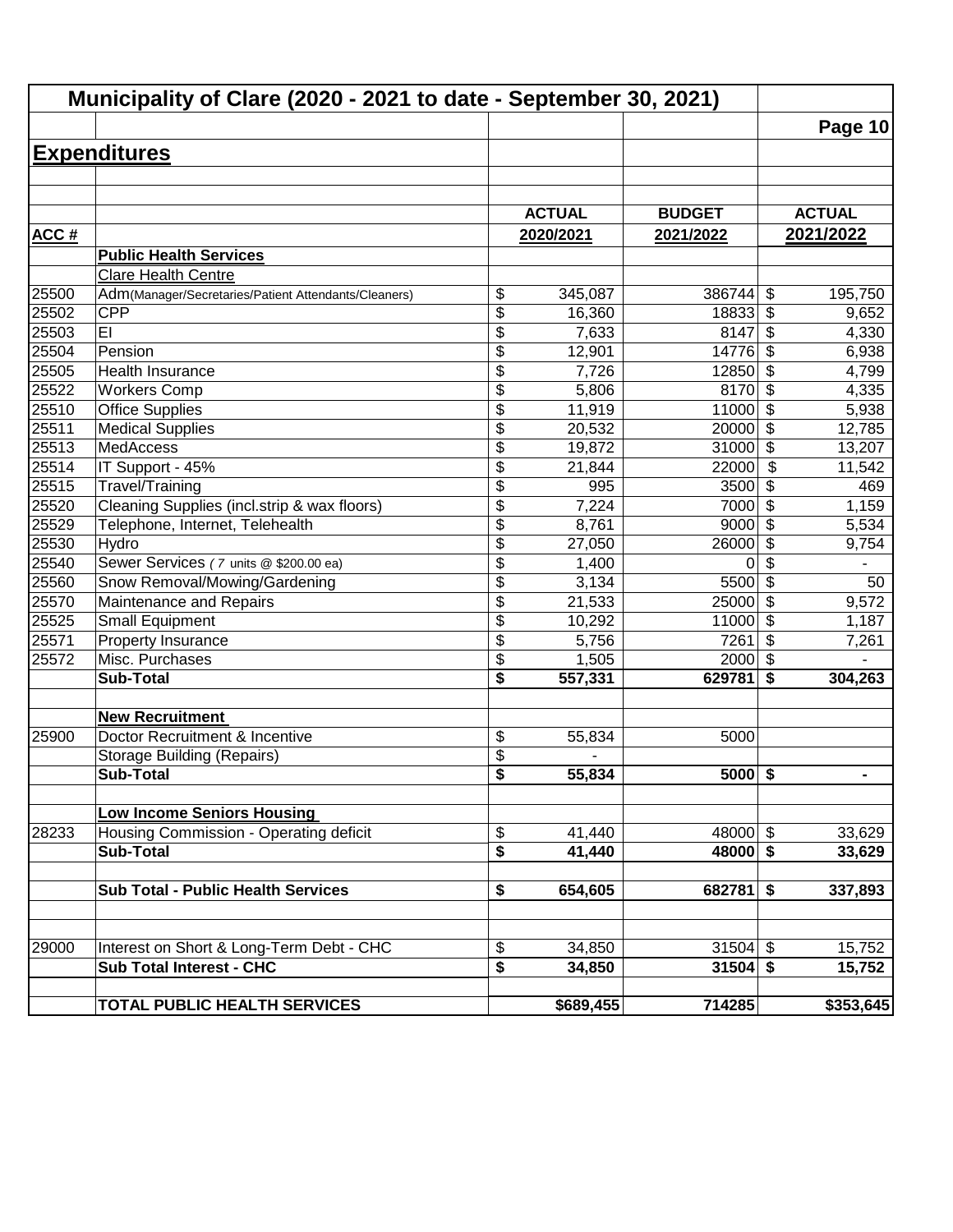|       | Municipality of Clare (2020 - 2021 to date - September 30, 2021) |                                      |               |                            |               |                            |               |
|-------|------------------------------------------------------------------|--------------------------------------|---------------|----------------------------|---------------|----------------------------|---------------|
|       | <b>Expenditures</b>                                              |                                      |               |                            |               | Page 11                    |               |
|       | <b>ENVIRONMENTAL DEVELOPMENT SERVICES</b>                        |                                      |               |                            |               |                            |               |
|       |                                                                  |                                      | <b>ACTUAL</b> |                            | <b>BUDGET</b> |                            | <b>ACTUAL</b> |
| ACC#  |                                                                  |                                      | 2020/2021     |                            | 2021/2022     |                            | 2021/2022     |
|       | <b>Environmental Planning &amp; Zoning</b>                       |                                      |               |                            |               |                            |               |
| 26110 | Planning (meetings, etc)                                         | \$                                   | 3,088         | $\boldsymbol{\mathsf{\$}}$ | 2,000         | $\boldsymbol{\mathsf{\$}}$ | 490           |
| 26220 | <b>Sub-Division Regulations</b>                                  | $\overline{\$}$                      | 4,097         | $\overline{\$}$            | 2,000         | $\overline{\$}$            | 1,219         |
| 26221 | <b>By-law Review</b>                                             | \$                                   | 1,288         | \$                         | 5,000         | $\boldsymbol{\mathsf{\$}}$ | 1,718         |
|       | <b>Sub-Total</b>                                                 | $\overline{\$}$                      | 8,472         | \$                         | 9,000         | \$                         | 3,427         |
|       | <b>Environmental Development Serv.</b>                           |                                      |               |                            |               |                            |               |
| 28467 | Regional Enterprise Networks(WREN)                               | \$                                   | 45,621        | \$                         | 45,757        | $\boldsymbol{\mathcal{F}}$ | 22,879        |
|       |                                                                  | \$                                   | 45,621        | \$                         | 45,757        | \$                         | 22,879        |
|       |                                                                  |                                      |               |                            |               |                            |               |
|       | TOTAL ENVIRONMENT DEVELOPMENT                                    | $\overline{\boldsymbol{\mathsf{s}}}$ | 54,093        | \$                         | 54,757        | \$                         | 26,306        |
|       |                                                                  |                                      |               |                            |               |                            |               |
|       |                                                                  |                                      |               |                            |               |                            |               |
|       |                                                                  |                                      |               |                            |               |                            |               |
|       |                                                                  |                                      |               |                            |               |                            |               |
|       |                                                                  |                                      |               |                            |               |                            |               |
|       |                                                                  |                                      |               |                            |               |                            |               |
|       |                                                                  |                                      |               |                            |               |                            |               |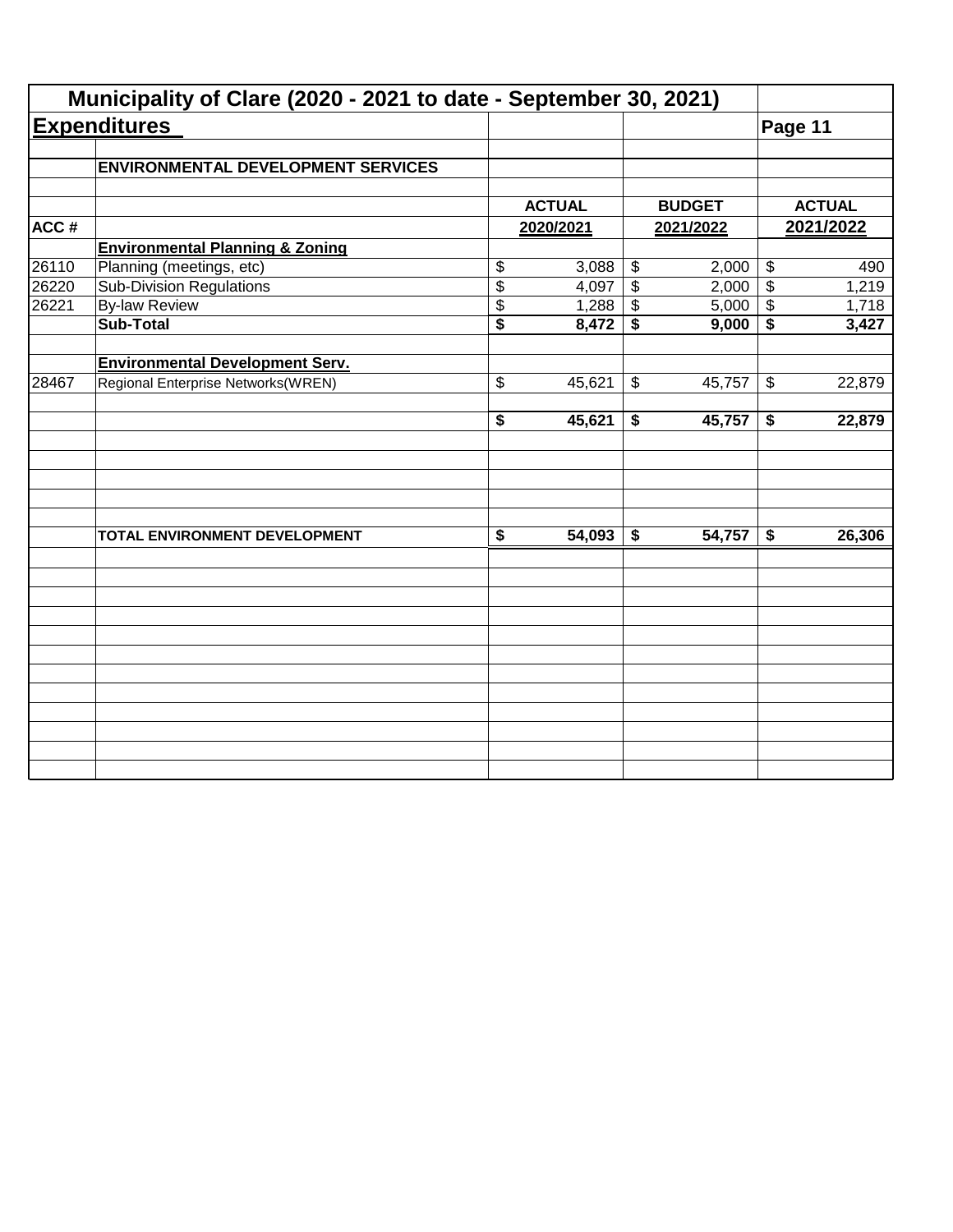|                | Municipality of Clare (2020 - 2021 to date - September 30, 2021)<br><b>Expenditures</b> |          |                            |            |                            |                                 | Page 12                    |
|----------------|-----------------------------------------------------------------------------------------|----------|----------------------------|------------|----------------------------|---------------------------------|----------------------------|
|                |                                                                                         |          |                            |            |                            |                                 |                            |
|                | <b>RECREATION &amp; CULTURAL SERVICES</b>                                               |          |                            |            |                            |                                 |                            |
|                |                                                                                         |          | <b>ACTUAL</b><br>2020/2021 |            | <b>BUDGET</b><br>2021/2022 |                                 | <b>ACTUAL</b><br>2021/2022 |
|                | <b>COMMUNITY DEVELOPMENT</b>                                                            |          |                            |            |                            |                                 |                            |
|                | Economic Development                                                                    |          |                            |            |                            |                                 |                            |
|                | Tourism                                                                                 | \$       | 258,101                    | \$         | 154.249                    | \$                              | 115,571                    |
|                | Recreation                                                                              | \$       | 142,821                    | \$         | 168,755                    |                                 | 89,398                     |
|                | <b>Building</b>                                                                         |          |                            |            |                            |                                 |                            |
|                | <b>Community Development Admin</b>                                                      | \$       | 205,960                    | \$         | 164,334                    | \$                              | 82,627                     |
| 26290<br>26291 | - GranFondo Registration<br>- GranFondo Logistics                                       | \$<br>\$ | (176)<br>$\blacksquare$    |            |                            | \$<br>\$                        | 1,645<br>634               |
| 26292          | - GranFondo Administration                                                              | \$       | 2,066                      | \$         | 7,500                      | \$                              | 204                        |
| 26293          | - GranFondo Hospitality                                                                 | \$       |                            |            |                            | \$                              | 1,977                      |
| 26294          | - GranFondo Safety                                                                      | \$       | $\overline{\phantom{a}}$   |            |                            | \$                              |                            |
| 26295          | - GranFondo Volunteer                                                                   | \$       |                            |            |                            | \$                              | 388                        |
| 26296          | - GranFondo Marketing                                                                   | \$       | 4,522                      |            |                            | \$                              | 104                        |
| 26297          | - GranFondo Learn to Fondo                                                              | \$       | $\overline{\phantom{a}}$   |            |                            | \$                              |                            |
|                | GranFondo Total                                                                         | \$       | 6,411                      | \$         | 7,500                      | \$<br>\$                        | 4,952                      |
| 26000          | - CMA 2024                                                                              |          | 100,000                    |            | 50,000                     |                                 | 50,000                     |
|                | 26005 Communauté accueillante                                                           |          | 217,803                    |            | 216,818                    |                                 | 84,428                     |
|                | 26010 Iris Communications                                                               |          | $-2,107$                   |            |                            |                                 | 31,287                     |
|                |                                                                                         | \$       | 928,990                    | \$         | 761,656                    | \$                              | 458,264                    |
|                |                                                                                         |          |                            |            |                            |                                 |                            |
|                |                                                                                         |          |                            |            |                            |                                 |                            |
|                |                                                                                         |          |                            |            |                            |                                 |                            |
|                | <b>Building &amp; Facilities</b>                                                        |          |                            |            |                            |                                 |                            |
| 27250<br>27253 | Meteghan Library - Janitorial<br>Meteghan Library Branch                                | \$<br>\$ | 3,570<br>12,605            | \$<br>\$   | 5,726<br>14,853            | -\$<br>$\overline{\mathcal{S}}$ | 2,390<br>2,494             |
| 27254          | Extra Hours per week (Library Branch)                                                   | \$       | $\overline{\phantom{a}}$   | \$         |                            |                                 |                            |
| 28472          | Western Regional Library                                                                | \$       | 53,377                     | \$         | 53,377                     | \$                              | 40,033                     |
| 27180          | Wentworth Lake Park                                                                     | \$       | 1,795                      | \$         | 1,500                      | \$                              | 104                        |
| 27179          | Belliveau Cove Dev./Wharf/Insurance                                                     | \$       | 15,090                     | \$         | 15,109                     | $\sqrt[6]{3}$                   | 3,865                      |
| 27255          | Hub Culturel/Cultural Hub/CIFA Building                                                 | \$       | 18,200                     | \$         | 13,000                     | $\sqrt[6]{3}$                   | 9,889                      |
| 27256          | <b>Havelock Community Centre</b>                                                        | \$       | 6,193                      | \$         | 3,500                      | $\sqrt{3}$                      | 2,532                      |
| 27257          | Meteghan Park                                                                           | \$       | 2,450                      | \$         | 3,000                      | $\mathfrak{s}$                  | 1,505                      |
| 27258          | Ground Search & Rescue Building                                                         | \$       | 3,256                      | \$         | 3,000                      | \$                              | 1,462                      |
| 27259<br>27260 | Eco Park - Insurance<br>Eco Park - Operations (hydro, etc)                              | \$<br>\$ | 11,279<br>53,591           | \$<br>\$   | 14,391<br>8,000            | $\mathfrak s$<br>\$             | 14,391<br>47,353           |
|                |                                                                                         |          |                            |            |                            |                                 |                            |
| 27270          | Clare Veteran Centre (General Operations)                                               | \$       | 18,946                     | \$         | 30,000                     | \$                              | 8,209                      |
| 27271          | Clare Veteran Centre ( Insurance )                                                      | \$       | 9,134                      | \$         | 11,543                     | $\boldsymbol{\mathsf{S}}$       | 11,543                     |
| 27279          | Écoles JMGay & St-Albert                                                                | \$       | 657                        |            |                            |                                 |                            |
| 28700          | Tent / Trailer Rental                                                                   | \$       | $550$ \ \$                 |            | $4,500$ \$                 |                                 | 305                        |
|                | <b>Total Building &amp; Facilities</b>                                                  | \$       | $210,692$   \$             |            | $183,799$   \$             |                                 | 146,075                    |
|                |                                                                                         |          |                            |            |                            |                                 |                            |
|                | <b>Cultural Services</b>                                                                |          |                            |            |                            |                                 |                            |
| 27290          | Societe Historique (Point a Major Insurance)                                            | \$       | 850                        | \$         | $1,250$   \$               |                                 | 1,036                      |
| 27900          | Contribution to Festival Acadien                                                        | \$       | 20,000                     | \$         | $20,000$ \ \$              |                                 | 20,000                     |
|                | Productions le Moulin                                                                   |          |                            | \$         | 1,000                      |                                 |                            |
|                | New France - Electric City                                                              |          |                            |            |                            |                                 |                            |
|                | Société édifice Ste-Marie de la Pointe                                                  |          |                            |            |                            |                                 |                            |
|                | Centre acadien - Historic NS                                                            |          |                            |            |                            |                                 |                            |
|                | <b>Clare Curling Association</b>                                                        |          |                            | \$         | $500$   \$                 |                                 | 500                        |
|                | Rails to Trails                                                                         |          |                            | \$         | 5,000                      | $\overline{\mathcal{S}}$        | 5,000                      |
|                | <b>Council Commitment to Special Projects</b><br>- FECANE                               | \$       |                            | \$         | $3,000$   \$               |                                 | 3,000                      |
|                | <b>Total Cultural Services</b>                                                          | \$       | 20,850                     | \$         | $30,750$ \$                |                                 | 29,536                     |
|                |                                                                                         |          |                            |            |                            |                                 |                            |
|                | Other                                                                                   |          |                            |            |                            |                                 |                            |
| 27295          | Université Ste-Anne                                                                     |          |                            | \$         |                            | \$                              |                            |
|                | Yarmouth Hospital Foundation                                                            | \$       | 5,000                      | $\sqrt{3}$ | 5,000                      |                                 |                            |
|                | <b>Total Other</b>                                                                      | \$       | 5,000                      | -\$        | 5,000                      | -\$                             | $\blacksquare$             |
|                |                                                                                         |          |                            |            |                            |                                 |                            |
|                |                                                                                         |          |                            |            |                            |                                 |                            |
|                | TOTAL COMMUNITY DEVELOPMENT AND CULTURAL SERVICES                                       | \$       | $1,165,533$   \$           |            | $981,205$ \$               |                                 | 633,875                    |
|                |                                                                                         |          |                            |            |                            |                                 |                            |